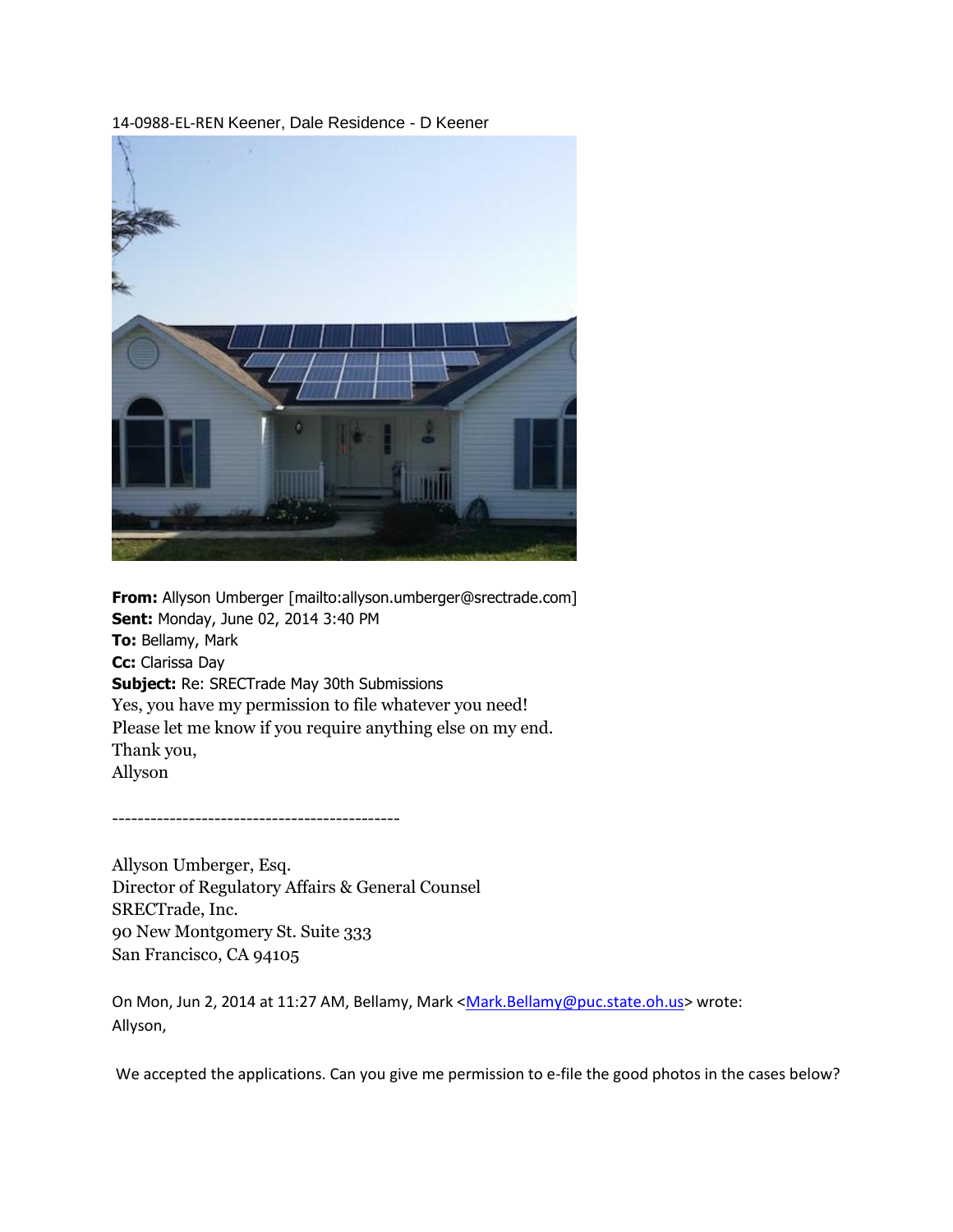Sincerely, Mark Bellamy Public Utilities Commission of Ohio Energy and Environment Department Utility Specialist

**From:** Allyson Umberger [mailto[:allyson.umberger@srectrade.com\]](mailto:allyson.umberger@srectrade.com) **Sent:** Friday, May 30, 2014 7:25 PM **To:** Bellamy, Mark; PUCO Docketing **Cc:** Clarissa Day **Subject:** SRECTrade May 30th Submissions

Hello,

Due to the crash of the OH server yesterday, we were unable to prepare or submit any applications.

Today, I completed and submitted the following applications to the docket today and received a confirmation on each:

14-0956 14-0957 14-0958 14-0969 14-0970 14-0971 14-0972 14-0974 14-0975 14-0976 14-0977 14-0978 14-0979 14-0950 14-0980 14-0981 14-0982 14-0983 14-0984 14-0985 14-0986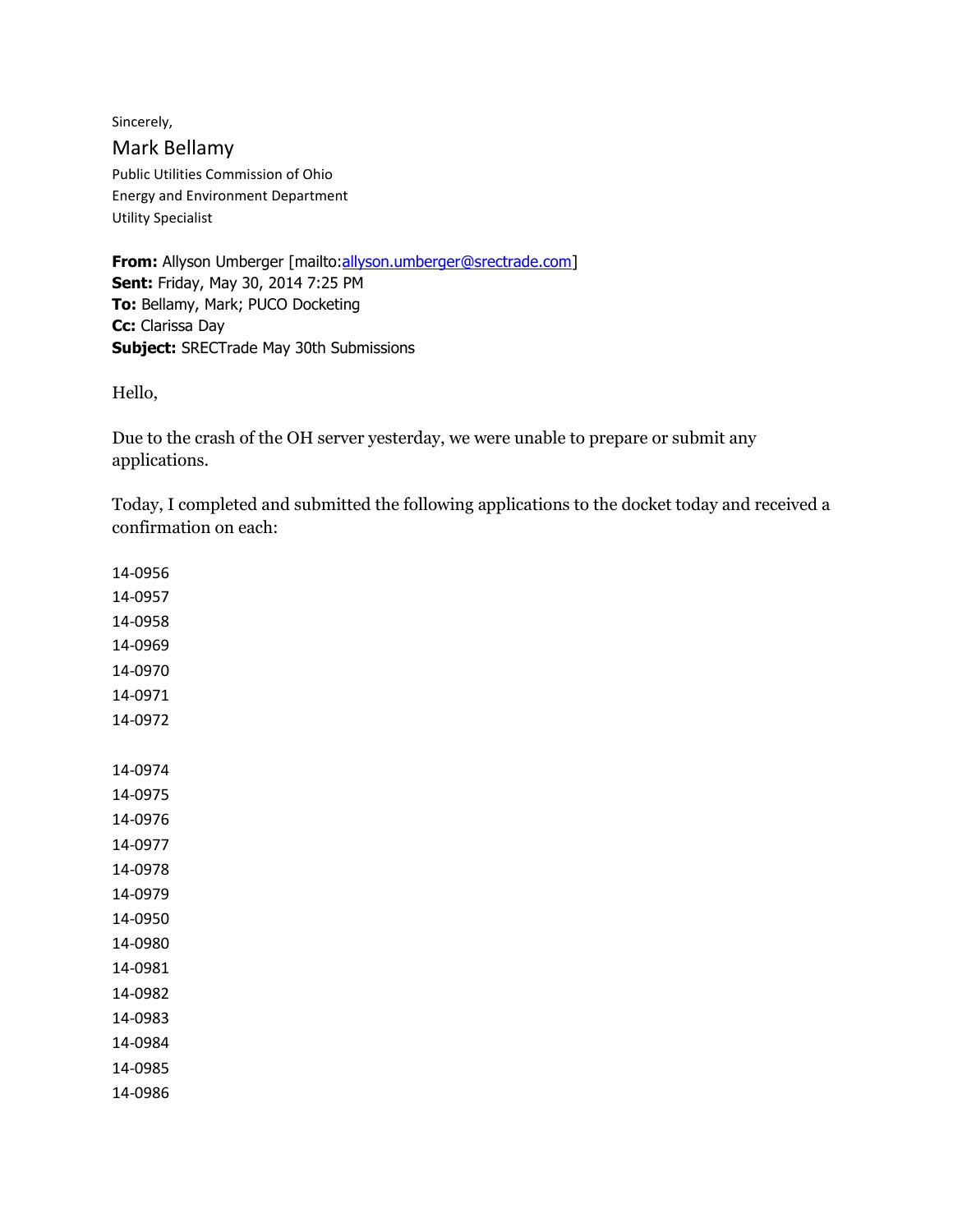14-0987 14-0988 14-0989 14-0990 14-0965 14-0991 14-0992 14-0993 14-0994 14-0995

I know there have been issues with the server encrypting our applications, but I am happy to provide any and all information you require. I trust that all of these applications will be honored with a May 30th submission date, especially since the server was down yesterday without warning to aggregator applicants.

Thank you,

Allyson

----------------------------------------------

Allyson Umberger, Esq. Director of Regulatory Affairs & General Counsel SRECTrade, Inc. 90 New Montgomery St. Suite 333 San Francisco, CA 94105